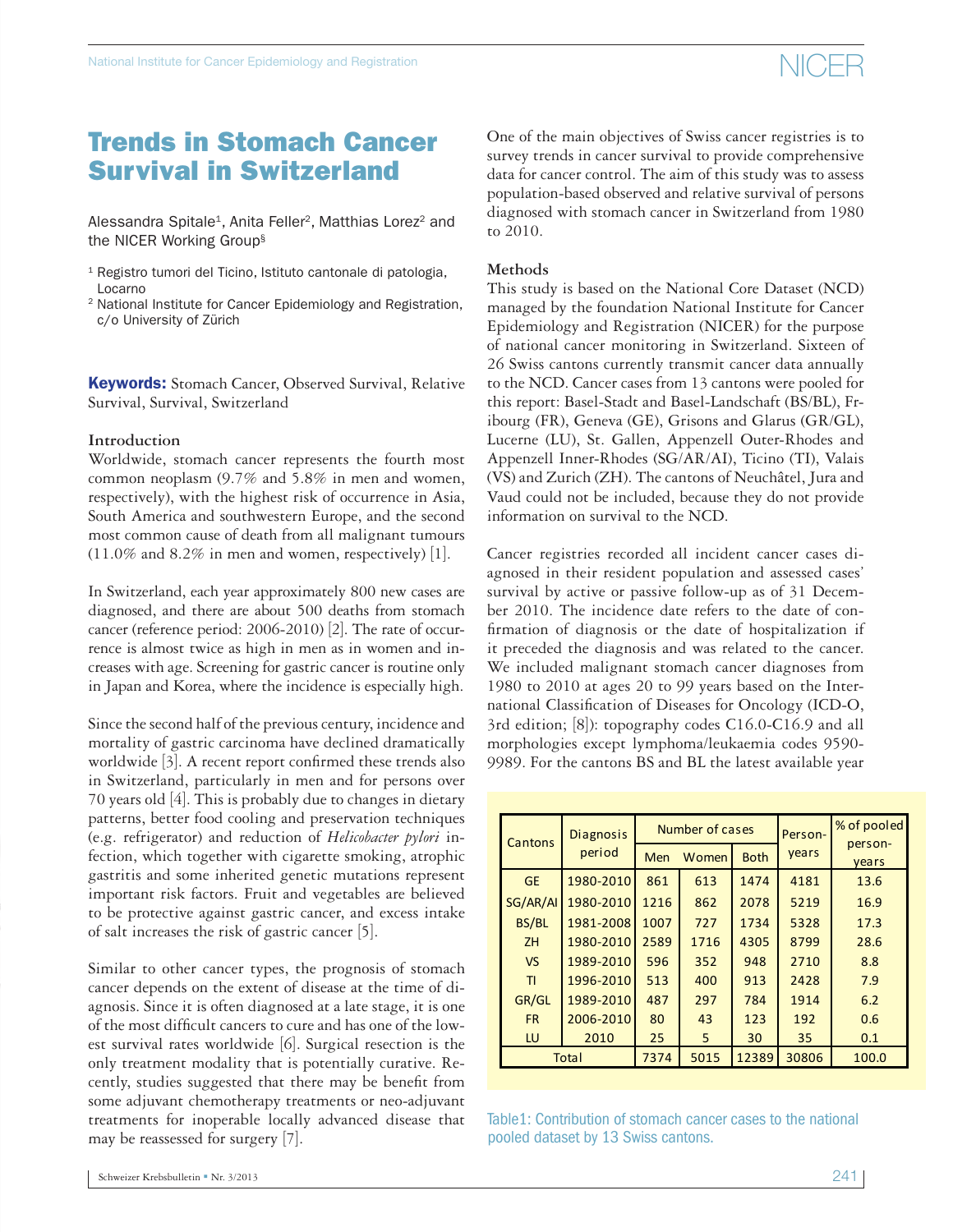# NICER

of diagnosis was 2008. Stomach cancer cases that were preceded by a primary cancer of a different topography were included  $[9]$ . In 11 persons with >1 malignant stomach cancer diagnoses, the first occurring diagnosis was selected. We excluded all cases diagnosed at death or with a death certificate as the only source of information (N = 726; 5.4%). Recent active follow-up was lacking for N = 82 (9%) cases in BS/BL, N = 43 (13%) in GR/ GL, N = 72 (7%) in VS and N = 640 (14%) for ZH. The vital status of these cases was set lost to follow-up using the date of last contact. A total of 12,389 cases were included in the survival analysis (92% of those eligible). Completeness of case ascertainment for stomach cancer could be assessed in the cantons GE, GR/GL, SG/AR/AI, TI and VS and was found to be higher than the international standard of at least 90% within a single year after the date of diagnosis [10].

Observed (OS) and relative survival (RS) were derived for consecutive time intervals of increasing length after diagnosis during which the hazards were assumed to remain constant. Time intervals were: 0.1, 0.3, 0.6, 1.0, 1.5, 2.0, 2.5, 3.0, 4.0, 5.0 and 6.0 years. RS was calculated

as the ratio of the observed survival of cancer cases and the expected survival of persons in the general population matching in age, sex, calendar year of death and cantonal pool [11]. Expected cancer survival was estimated using the Ederer II method applied to all-cause mortality tables for the cantons combined [12]. All-cause death probabilities, transformed from age-, sex- and calendar year-specific death rates, were interpolated and smoothed using the Elandt-Johnson formula [13]. RS ratios were estimated using the strs command (version 1.3.7) [14] written for the Stata Statistical Software [15]. Complete survival analysis was used for the comparison in Table 2. Period survival analysis was used for the analysis of time trends in Table 3 [16]. In brief, complete analysis describes the survival of cases defined by dates of diagnosis, and period analysis defines cases by follow-up dates. RS estimates were age-standardized using weights specific for stomach cancer from

Figure 1: Age- and sex-specific one- and five-year relative survival curves, with 95% confidence intervals for two calendar periods (1991-2000 and 2001-2010) of cancer diagnosis. Stomach cancer cases were pooled from 13 Swiss cantons.

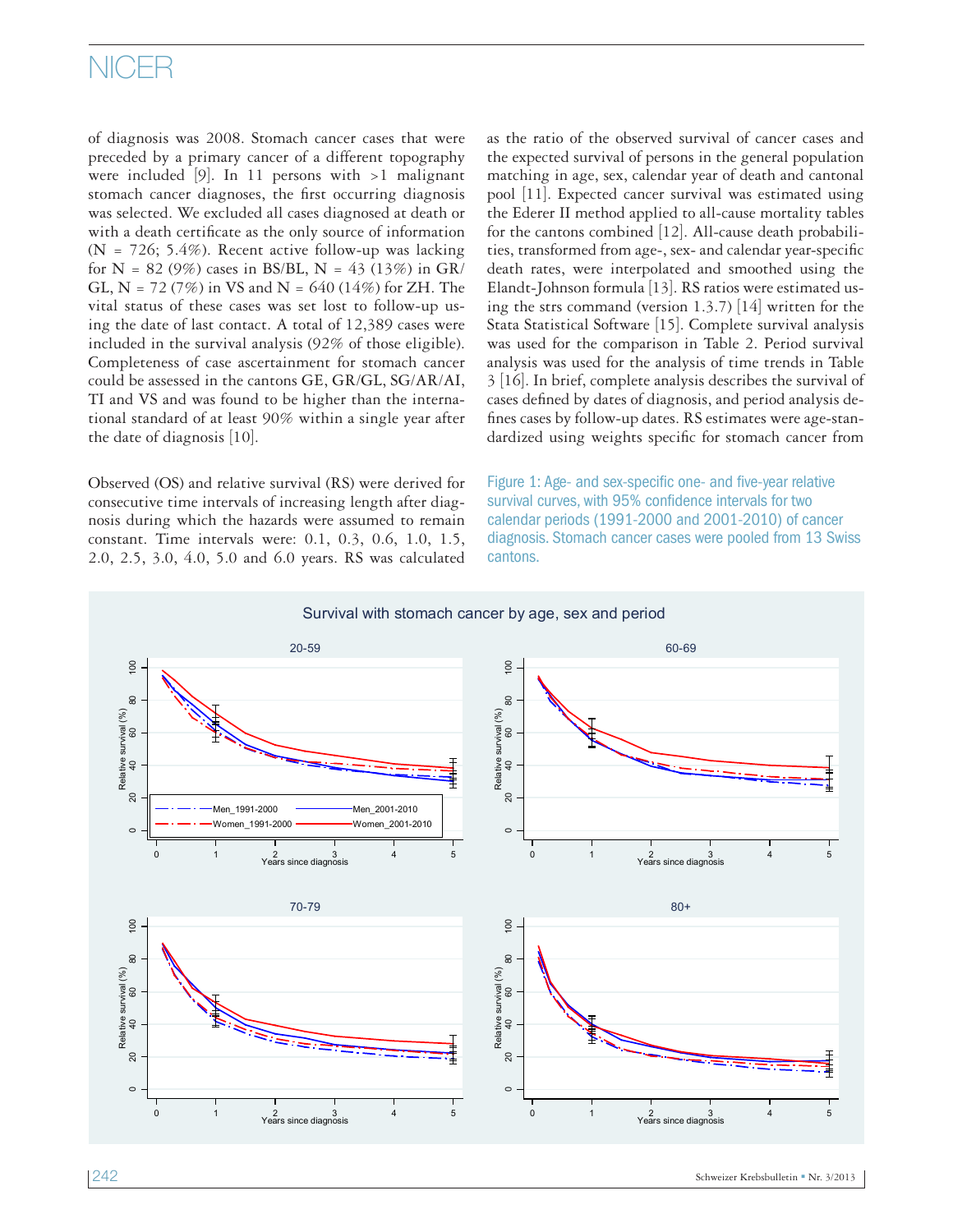|                                           |                    |                     | Calendar period of diagnosis 1991 - 2000 |             |                                  |      |                                  |       |      |                           |             |      |                           |
|-------------------------------------------|--------------------|---------------------|------------------------------------------|-------------|----------------------------------|------|----------------------------------|-------|------|---------------------------|-------------|------|---------------------------|
| Age in                                    | Years              | Observed survival % |                                          |             | Relative survival <sup>1</sup> % |      |                                  |       |      |                           |             |      |                           |
| years                                     | since<br>diagnosis | Men                 | Women                                    | <b>Both</b> | Men                              | LL   | 95% Cl <sup>3</sup><br><b>UL</b> | Women | LL   | 95% Cl <sup>3</sup><br>UL | <b>Both</b> | LL   | 95% Cl <sup>3</sup><br>UL |
| $20 - 59$                                 |                    | 60.9                | 59.7                                     | 60.5        | 61.2                             | 57.1 | 65.1                             | 59.9  | 54.3 | 65.1                      | 60.7        | 57.4 | 63.9                      |
| $60 - 69$                                 | $\overline{1}$     | 54.9                | 56.5                                     | 55.4        | 55.8                             | 51.7 | 59.7                             | 57.0  | 50.8 | 62.7                      | 56.1        | 52.7 | 59.3                      |
| $70 - 79$                                 |                    | 39.9                | 42.8                                     | 41.0        | 41.8                             | 38.2 | 45.3                             | 43.9  | 39.3 | 48.3                      | 42.5        | 39.7 | 45.3                      |
| $80+$                                     |                    | 28.7                | 31.3                                     | 30.1        | 32.6                             | 28.3 | 37.0                             | 34.7  | 30.7 | 38.9                      | 33.8        | 30.8 | 36.8                      |
| $20 - 59$                                 | 5                  | 31.8                | 35.9                                     | 33.2        | 32.7                             | 28.8 | 36.7                             | 36.5  | 31.1 | 41.8                      | 34.0        | 30.8 | 37.2                      |
| $60 - 69$                                 |                    | 25.1                | 29.9                                     | 26.6        | 27.7                             | 24.0 | 31.6                             | 31.4  | 25.7 | 37.2                      | 28.6        | 25.5 | 31.8                      |
| $70 - 79$                                 |                    | 14.4                | 18.6                                     | 16.1        | 18.8                             | 15.7 | 22.1                             | 21.6  | 17.7 | 25.7                      | 19.7        | 17.3 | 22.3                      |
| $80+$                                     |                    | 5.6                 | 8.2                                      | 7.0         | 10.9                             | 7.5  | 15.1                             | 14.2  | 10.7 | 18.3                      | 12.9        | 10.3 | 15.8                      |
| stand. <sup>2</sup>                       | $\mathbf{1}$       | 48.3                | 49.7                                     | 48.9        | 49.8                             | 47.8 | 51.8                             | 50.7  | 48.0 | 53.3                      | 50.1        | 48.5 | 51.7                      |
|                                           | 5                  | 21.0                | 25.1                                     | 22.5        | 24.0                             |      | 22.2 26.0                        | 27.4  | 24.9 | 30.0                      | 25.2        | 23.7 | 26.7                      |
| Calendar period of diagnosis: 2001 - 2010 |                    |                     |                                          |             |                                  |      |                                  |       |      |                           |             |      |                           |
| $20 - 59$                                 |                    | 65.2                | 72.1                                     | 67.7        | 65.4                             |      | 61.3 69.3                        | 72.2  | 66.9 | 76.8                      | 67.9        | 64.6 | 70.9                      |
| $60 - 69$                                 | $\overline{1}$     | 54.8                | 62.4                                     | 57.2        | 55.6                             | 51.3 | 59.6                             | 62.9  | 56.4 | 68.6                      | 57.7        | 54.2 | 61.1                      |
| $70 - 79$                                 |                    | 48.7                | 52.2                                     | 50.1        | 50.4                             | 46.5 | 54.2                             | 53.2  | 48.3 | 57.8                      | 51.4        | 48.4 | 54.4                      |
| $80+$                                     |                    | 36.2                | 36.0                                     | 36.1        | 40.5                             | 35.8 | 45.2                             | 39.5  | 35.0 | 44.1                      | 40.0        | 36.7 | 43.3                      |
| $20 - 59$                                 | 5                  | 29.7                | 38.0                                     | 32.7        | 30.4                             | 26.1 | 34.8                             | 38.4  | 32.4 | 44.4                      | 33.3        | 29.8 | 36.9                      |
| $60 - 69$                                 |                    | 28.9                | 37.4                                     | 31.5        | 31.1                             | 26.9 | 35.5                             | 38.9  | 32.0 | 45.9                      | 33.4        | 29.7 | 37.0                      |
| $70 - 79$                                 |                    | 18.5                | 24.7                                     | 20.9        | 22.7                             | 18.8 | 26.8                             | 27.9  | 22.9 | 33.0                      | 24.6        | 21.5 | 27.8                      |
| $80+$                                     |                    | 9.3                 | 9.8                                      | 9.6         | 17.6                             | 12.6 | 23.6                             | 16.1  | 11.6 | 21.3                      | 16.9        | 13.4 | 20.7                      |
| stand. $2$                                | $\mathbf{1}$       | 53.3                | 58.3                                     | 55.0        | 54.7                             | 52.6 | 56.7                             | 59.3  | 56.5 | 61.9                      | 56.2        | 54.5 | 57.8                      |
|                                           | 5                  | 23.2                | 29.7                                     | 25.5        | 26.4                             | 24.2 | 28.7                             | 32.2  | 29.1 | 35.2                      | 28.3        | 26.6 | 30.1                      |

 $^1$  Survival analysis using the complete approach

<sup>2</sup> Age-standardized using ICSS weights

 $^{\rm 3}$  CI: confidence limit; LL: lower limit; UL: upper limit

the International Cancer Survival Standards (ICSS) [17]. Standard weights for age groups were: 0.29 (20-59 years), 0.27 (60-69), 0.29 (70-79) and 0.15 (80-99). Ninety-five per cent confidence intervals (95% CI) were estimated using Greenwood's method [18] in complete analysis and in period analysis by applying the delta method to a transformation of the cumulative hazard. For age-standardized RS, 95% CI were estimated as described in [17].

To test for linear time trends of RS in age strata, piecewise Poisson regression models for the logarithm of excess number of deaths were fitted as linear functions of the logarithm of person-time (offset) and calendar period of follow-up as numeric covariate. The p-value for inclusion of calendar period as an explanatory variable, based on the Wald test, indicated the significance of a linear trend. The significance of a linear trend independent of age was tested by additionally adjusting the Poisson model for age. Annual percentage change (APC) was estimated as  $APC = 100((RS_{\text{last}}/RS_{\text{first}})^{1/\Delta t} - 1)$ , with ∆t as the difference between last and first calendar year.

Table 2: Observed and relative survival estimates after malignant stomach cancer diagnosis, with 95% confidence intervals by calendar period, age at diagnosis, years since diagnosis and sex. Data pooled from 13 Swiss cantons.

## **Results**

This report includes more than 7,300 men and 5,000 women diagnosed with stomach cancer from 1980 to 2010 (Tab. 1). The national coverage of the NCD with respect to information on survival increased gradually over time. In 1980, 30% of the Swiss population was covered and increased to 56% in 2010. The median age in the study population was 70 years in men and 75 years in women. Table 2 and Fig. 1 compare survival by age, sex and time after diagnosis in two calendar periods of 10 years duration. The age-standardized one- and five-year relative survival in 1991-2000 for men was 49.8% and 24.0%, respectively. These values increased slightly to 54.7% and 26.4% in 2001-2010, respectively. For women, the one- and five-year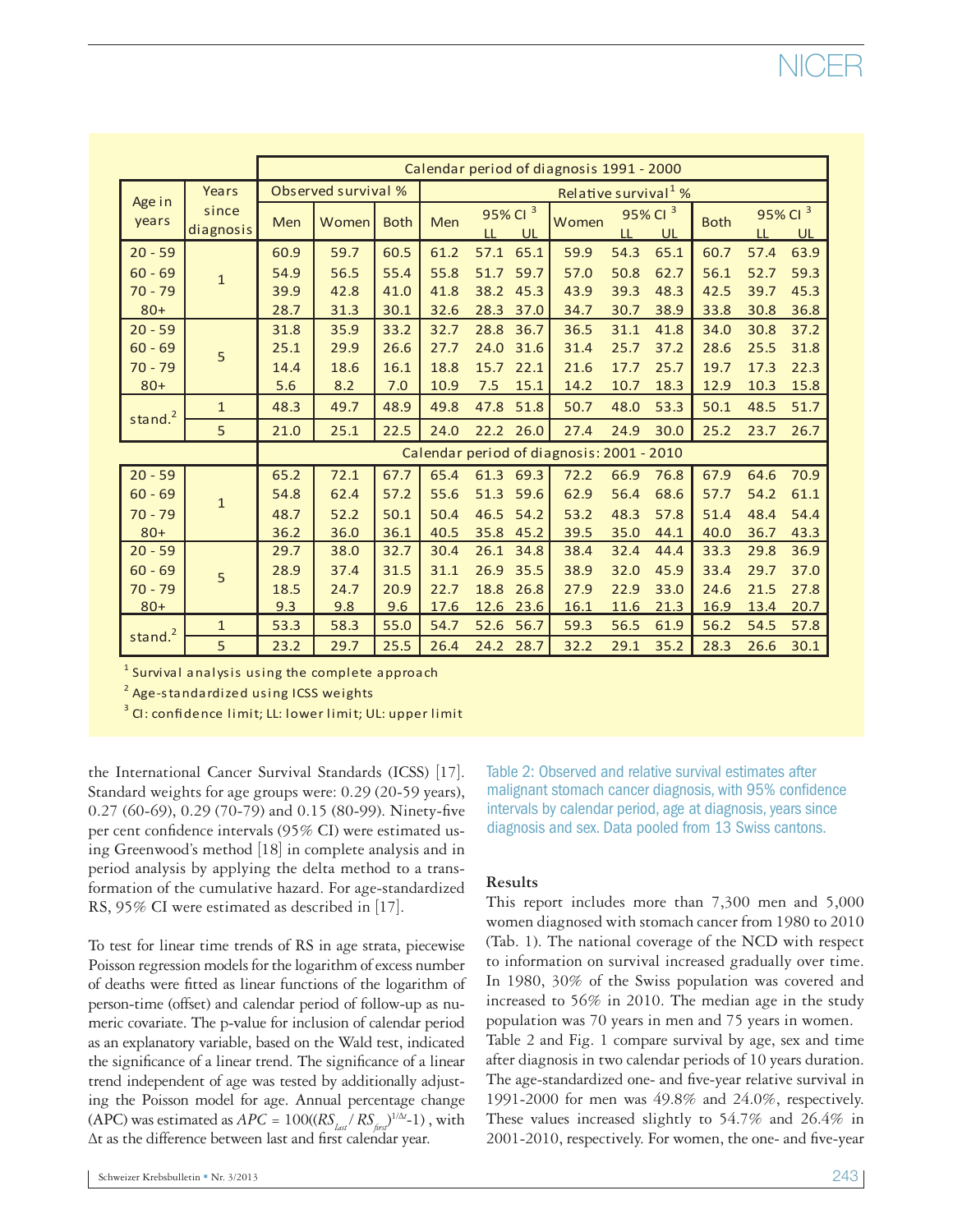# NICER

relative survival was only marginally higher: 50.7% and 27.4% for the earlier time period and improving moderately to 59.3% and 32.2% for the more recent period.

As with many cancers, survival for stomach cancer was highest in men and women below 60 years of age, even after taking account of the higher background mortality in older people, i.e. relative survival. The proportion surviving one or five years after having been diagnosed at age 80 or older was approximately one-half of the proportion of survivors in those diagnosed at below 60 years of age (Tab. 2).

Table 3 shows temporal trends in relative survival in finer detail. One- and five-year relative survival was estimated for five consecutive calendar periods of five-year duration. Small improvements were seen for one- and five-year survival in men and women, independently of whether diagnosed above or below age 70. Statistical significance was reached only for one-year survival trends. The outcome was similar if persons diagnosed at age 80 or more were compared with persons diagnosed at a younger age (not shown). The age-standardized one-year survival in men improved from  $42.3\%$  (95% CI 39.5-45.2) in the first time period to 54.9% (95% CI 52.0-57.4) in the last. In women one-year survival improved from 44.6% (95% CI 40.7-48.5) to 60.6% (95% CI 56.8-64.2), respectively. The age-standardized survival five-years after diagnosis improved in men from 16.5% (95% CI 14.1-19.1) to 26.0% (95% CI 23.2-28.9) and in women from 23.2% (95% CI 19.5-27.0) to 33.5% (95% CI 29.6-37.5).

### **Discussion**

Although the prognosis for stomach cancer remains poor, our findings show that survival probabilities in Switzerland have gradually improved in the last two decades. The age-standardized five-year RS for gastric cancer in Switzerland for 2001-2010 of 26% (95% CI 24-29) for men, 32% (95% CI 29-35) for women, and 28% (95% CI 27-30) for both sexes combined is in the same range as findings in other countries based on comparable calendar periods. Examples are the Nordic countries Finland (23% and 28% for men and women, respectively), Norway (24% and 26%) and Sweden (23% and 27%) [19].

Table 3: Trends in relative survival of stomach cancer cases pooled from 13 Swiss cantons for successive five-year calendar periods of follow-up.

|                     |                             | Calendar period of death or censoring  |                                        |                                        |                                        |                                        |                  |                                         |
|---------------------|-----------------------------|----------------------------------------|----------------------------------------|----------------------------------------|----------------------------------------|----------------------------------------|------------------|-----------------------------------------|
|                     |                             | 1986/1990                              |                                        | 1991/1995 1996/2000                    | 2001/2005                              | 2006/2010                              |                  |                                         |
| Age in<br>vears     | Years<br>since<br>diagnosis | Relative<br>survival <sup>1</sup><br>% | Relative<br>survival <sup>1</sup><br>% | Relative<br>survival <sup>1</sup><br>% | Relative<br>survival <sup>1</sup><br>% | Relative<br>survival <sup>1</sup><br>% | APC <sup>2</sup> | Linear<br>trend<br>p-value <sup>3</sup> |
|                     | Men                         |                                        |                                        |                                        |                                        |                                        |                  |                                         |
| $20 - 69$           | $\mathbf{1}$                | 50.4                                   | 54.5                                   | 61.5                                   | 57.9                                   | 61.0                                   | 0.8              | < 0.001                                 |
| $70+$               |                             | 31.3                                   | 32.0                                   | 36.7                                   | 40.6                                   | 46.3                                   | 1.6              | < 0.001                                 |
| $20 - 69$           | 5                           | 21.2                                   | 29.3                                   | 31.0                                   | 30.2                                   | 30.8                                   | 1.6              | 0.594                                   |
| $70+$               |                             | 10.4                                   | 11.8                                   | 15.6                                   | 16.9                                   | 19.8                                   | 2.7              | 0.279                                   |
| stand. <sup>4</sup> | $\mathbf{1}$                | 42.3                                   | 45.1                                   | 50.9                                   | 50.8                                   | 54.9                                   | 1.1              | < 0.001                                 |
|                     | 5                           | 16.5                                   | 21.8                                   | 24.5                                   | 24.7                                   | 26.0                                   | 1.9              | 0.474                                   |
| Women               |                             |                                        |                                        |                                        |                                        |                                        |                  |                                         |
| $20 - 69$           | $\overline{1}$              | 53.4                                   | 56.3                                   | 57.5                                   | 62.4                                   | 73.1                                   | 1.3              | < 0.001                                 |
| $70+$               |                             | 29.8                                   | 34.0                                   | 35.6                                   | 42.7                                   | 42.8                                   | 1.5              | < 0.001                                 |
| $20 - 69$           | 5                           | 27.3                                   | 30.0                                   | 33.7                                   | 37.1                                   | 40.6                                   | 1.7              | 0.095                                   |
| $70+$               |                             | 14.8                                   | 15.2                                   | 14.4                                   | 19.6                                   | 22.0                                   | 1.7              | 0.672                                   |
|                     | $\mathbf{1}$                | 44.6                                   | 47.4                                   | 49.0                                   | 54.8                                   | 60.6                                   | 1.3              | < 0.001                                 |
| stand. <sup>4</sup> | 5                           | 23.2                                   | 24.1                                   | 26.1                                   | 29.6                                   | 33.5                                   | 1.5              | 0.302                                   |

 $^{\text{1}}$  Survival analysis using the period approach

<sup>2</sup> Annual percentage change

 $^{\rm 3}$  p-value of Wald test for calendar period in a Poisson regression model of excess mortality

<sup>4</sup> Age standardized using ICSS weights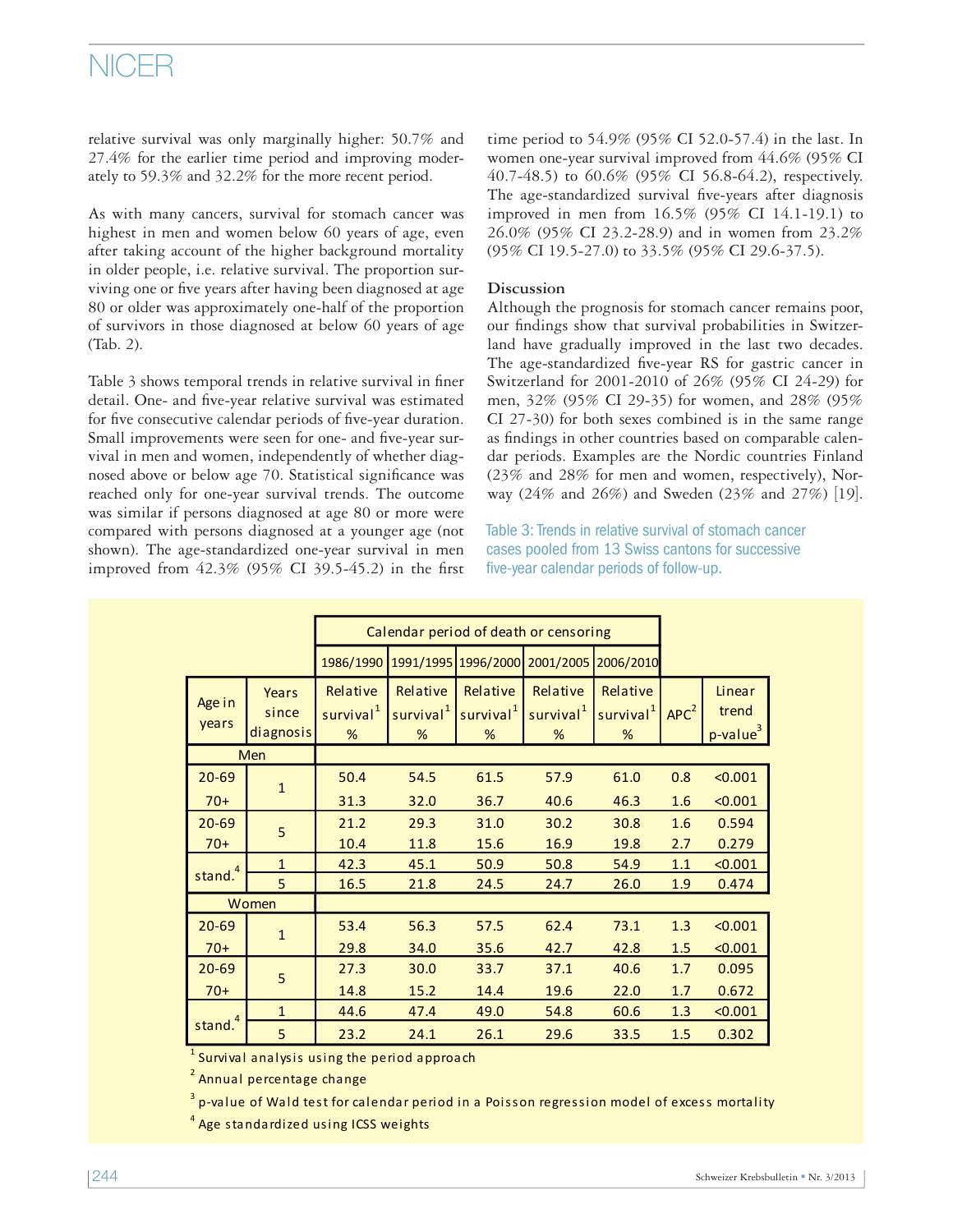In Germany, 30% and 31% have been reported [20]. The EUROCARE-4 study included data from 22 European countries and published a survival of 25% for both sexes combined [21]. Prognosis of stomach cancer seems to be slightly better in Italy, where RS was 34% for both sexes combined [22]. Compared with Switzerland survival seems to be worse in the UK (18% for both sexes combined) [23] or in Denmark (15% and 16% for men and women, respectively) [19].

Variations in survival are generally difficult to interpret. This report on gastric cancer survival in Switzerland is limited, because survival was only analyzed with respect to differences in sex, age and calendar period of diagnosis. Other important factors, such as earlier diagnoses at lower stages and/or improvements in surgical techniques, adjuvant and neo-adjuvant treatments, have often been proposed as explanations for differences in survival. Further possible explanations of survival differences are accessibility to specialized facilities, degree of multidisciplinary treatment planning, under-treatment and co-morbidities. In general, population-based studies on data collected by cancer registries are instrumental in understanding variations in survival, since they avoid the selection bias of hospital-based and/or specialized centre-based studies. On the other hand, population-based studies are often limited in data quality and completeness. There are only few population-based studies that investigated gastric cancer survival [24-27]. They showed that variations in survival can be explained in part by differences in tumour characteristics, such as the progression stage, subsite of occurrence and histological type, or by characteristics of the patient, such as social class. Specifically, persons with a tumour located at the gastric cardia [24], diffuse type histology [24] and low socioeconomic status [27] tended to have lower survival rates. Since surgical resection is currently the only curative treatment for stomach cancer, heterogeneity in surgical practices could represent relevant factors. It has been reported that the proportion of patients who received surgical resection correlated positively with 5-year relative survival [25]. These study outcomes suggest that improvements in diagnosis and treatment facilities could be beneficial in areas with lower survival.

### **References\***

- 1. Ferlay J, Shin HR, Bray F, Forman D, Mathers C and Parkin DM. GLOBOCAN 2008 v2.0, Cancer Incidence and Mortality Worldwide: IARC CancerBase No. 10 [Internet]. Lyon, France: International Agency for Research on Cancer; 2010. Available from: http://globocan.iarc.fr, accessed on 26/06/2013.
- 2. National Institute for Cancer Epidemiology and Registration (NICER). National cancer statistics available at: http://www.nicer. org, accessed on 8/07/2013.
- 3. Boyle P, Ferlay J. Cancer incidence and mortality in Europe, 2004. *Ann Oncol* 2005; 16:481–8.
- 4. Bouchardy C, Lutz JM, Kühni C, Pury P, Wyss N, Strippoli MP,

Weiss W, Junker C, Roy E, Bordoni A, Clough-Gorr K, von der Weid N. *Krebs in der Schweiz. Stand und Entwicklung von 1983 bis 2007.* Neuchâtel: National Institute for Cancer Epidemiology and Registration, Federal Statistical Office, 2011. [also available in French and Italian.]

- 5. Boyle P, Levin B. *World cancer report 2008*. Lyon: International Agency for Research on Cancer (IARC) Press; 2008.
- 6. Sant M, Allemani C, Santaquilani M, Knijn A, Marchesi F, Capocaccia R, the EUROCARE Working Group EUROCARE-4. Survival of cancer patients diagnosed in 1995–1999. Results and commentary. *Eur J Cancer* 2009; 45: 931-991.
- 7. Okines A, Verheij M, Allum W, Cunningham D, Cervantes A. Gastric cancer: ESMO Clinical Practice Guidelines for diagnosis, treatment and follow-up. *Ann Oncol* 2010;21(5): v50-v54.
- 8. Fritz A, Percy C, Jack A, Shanmugaratnam K, Sobin L, Parkin DM, Whelan S (eds): ICD-O International classification of diseases for oncology. World Health Organization (WHO), Geneva, 2000
- 9. Rosso, S., et al., Multiple tumours in survival estimates. *Eur J Cancer* 2009. **45**(6): p. 1080-94.
- 10. Lorez M, et al. and NICER Working Group: Completeness of case ascertainment in Swiss cancer registration. 2013. (in preparation)
- 11. Ederer F, Axtell LM, Cutler SJ: The relative survival rate: a statistical methodology. Natl Cancer Inst Monogr 6 p. 101-121, 1961.
- 12. Ederer F, Heise H: Instructions to IBM 650 Programmers in Processing Survival Computations. Methodological note no 10, End Results Evaluation Section. 1959. Bethesda MD, National Cancer Institute.
- 13. Elandt-Johnson RC, Johnson NL: Survival Models and Data Analysis. New York: John Wiley&Sons 1980.
- 14. Dickman PW, Coviello E, Hills M: Estimating and modelling relative survival. *The Stata Journal* (in press).
- 15. StataCorp LP: Data Analysis and Stata Statistical Software. Release 12: 2011. College Station, TX (USA), StataCorp.
- 16. Brenner H, Gefeller O: An alternative approach to monitoring cancer patient survival. *Cancer* 78 (9): p. 2004-2010, 1996.
- 17. Corazziari I, Quinn M, Capocaccia R: Standard cancer patient population for age standardising survival ratios. *Eur J Cancer* 40 (15): p. 2307-2316, 2004.
- 18. Cox DR, Oakes D: Analysis of survival data. New York (USA), Chapman and Hall/CRC 1984.
- 19. Engholm G, Ferlay J, Christensen N, Johannesen TB, Klint Å, Køtlum JE, Milter MC, Ólafsdóttir E, Pukkala E, Storm HH. NORDCAN: Cancer Incidence, Mortality, Prevalence and Survival in the Nordic Countries, Version 5.3 (25.04.2013). Association of the Nordic Cancer Registries. Danish Cancer Society. Available from http://www.ancr.nu, accessed on 27/06/2013.
- 20. Zentrum für Krebsregisterdaten (ZfKD), Robert Koch-Institut (RKI). Berlin. http://www.krebsdaten.de/Krebs/DE/Content/ Publikationen/Krebs\_in\_Deutschland/kid\_2012/kid\_2012\_c16. pdf?\_\_blob=publicationFile, accessed on 8/07/2013.
- 21. Verdecchia A, Francisci S, Brenner H, Gatta G, Micheli A, Mangone L, Kunkler I and the EUROCARE-4 Working Group. Recent cancer survival in Europe: a 2000-02 period analysis of EU-ROCARE-4 data. Lancet Oncol 2007; 8: 784-96.
- 22. AIRTUM Working Group. Italian cancer figures, report 2011. Survival of cancer patients in Italy. Epidemiol Prev 2011; 35(5-6 Suppl 3):1-200.
- 23. Cancer Research UK. http://www.cancerresearchuk.org/cancerinfo/cancerstats/survival/common-cancers/#Five-year, accessed on 8/07/2013.